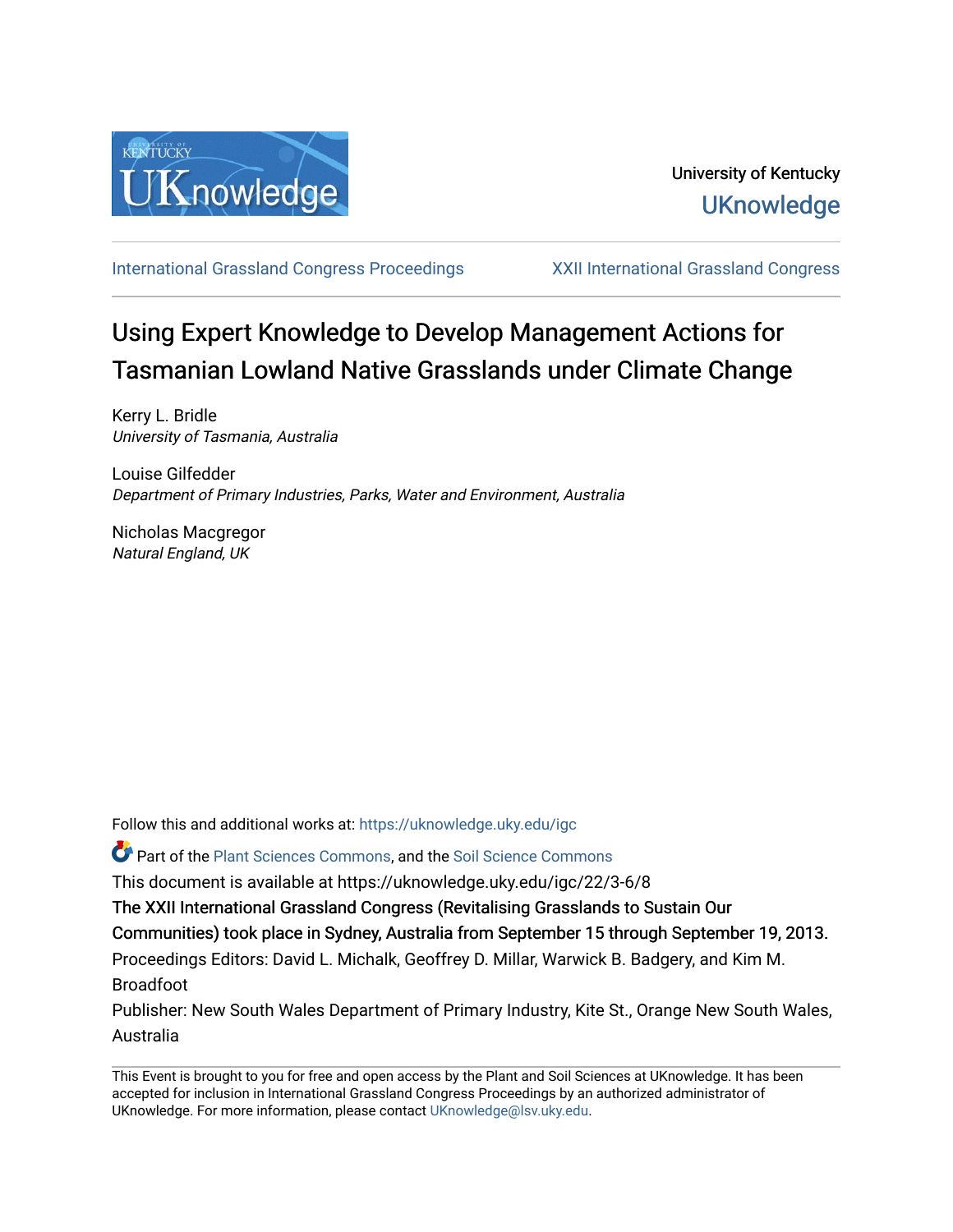# Using expert knowledge to develop management actions for Tasmanian lowland native grasslands under climate change

*Kerry L Bridle <sup>A</sup> , Louise Gilfedder <sup>B</sup> and Nicholas Macgregor <sup>C</sup>*

A Tasmanian Institute of Agriculture, Private Bag 98, Hobart Tasmania Australia 7001

B Departrment of Primary Industries, Parks, Water and Environment, GPO 44, Hobart Tasmania Australia 7001

 $\textsuperscript{c}$  Natural England, London, United Kingdom

Contact email: kerry.bridle@utas.edu.au

**Keywords:** Tasmania, lowland temperate grasslands, conservation, climate change.

# **Introduction**

Climate change projections for Tasmania suggest that the climate in 2070 will be warmer than present, with increasingly variable seasonal rainfall (Grose *et al.* 2010). Results from climate change modelling suggest that grassland communities may not exist over their current range in the future (Prober *et al.* 2012). Lowland temperate natural grasslands have been greatly reduced in areal extent since European settlement in the early 1800s. Two 'Lowland temperate native grassland' communities are listed as critically endangered under the Environment Protection and Biodiversity Conservation Act (1999): *Themeda triandra* grasslands and *Poa labillardieri* grasslands. Careful landscape planning for current and potential future grassland habitat is desirable to reduce negative impacts of climate change on natural grasslands.

Experts were gathered at a two-day workshop to discuss potential management options for Tasmanian ecosystems at a range of spatial and temporal scales. This paper reports on the discussion of adaptation actions to allow for the long-term survival of natural grasslands species.

# **Methods**

Sixty experts from research and management agencies and from private enterprise (*e.g.* farmers, other land managers, agricultural and natural resource extension agencies) were invited to a workshop, developed by Nicholas Macgregor for Natural England. Participants self-selected into groups focusing on particular dominant ecosystems. The groups were taken through a five step workshop approach over two days to determine the following for each ecosystem:

- What are the climate change impacts of the greatest concern?
- What are the challenges of setting conservation goals in a changing climate?
- What are the knowledge gaps?
- What possible management actions are required?
- What are the barriers and opportunities to adaptation?

Responses were tabulated and experts were asked to provide levels of confidence for their potential management actions.

## **Results**

*Potential impacts of climate change on lowland natural grasslands* 

Participants acknowledged the limited information available to them on the impact of climate change on lowland natural grasslands (*e.g.* Hovenden and Williams 2010, Prober *et al.* 2012). The group discussed likely effects on individual organisms and species, the interaction between species and changes to communities and assemblages and changes to ecosystem structure and function. Direct effects included the physiological tolerance of species, to changes in temperature and changes in competitive ability (*e.g.* weed invasion) while indirect effects such as land use changes due to agricultural intensification and urban expansion were also noted.

## *What are the challenges of setting conservation goals in a changing climate?*

Ecosystem-specific objectives to manage for climate change were identified:

- Making current populations and assemblages more able to cope with change;
- Facilitating/managing species movements;
- Managing interactions between species; and
- Reducing exposure to direct physical threats and protecting against extreme events.

Knowledge gaps included information about the ecology of grasslands, the effectiveness of management actions, monitoring (what, how and when) and developing new management approaches, including accepting 'novel' systems.

## *What possible management actions are required?*

Participants agreed that there was a lack of information on likely tipping points. However targeted monitoring was suggested to inform possible modifications to conservation goals and management approaches in the future, particularly monitoring of: (1) Shifts in competitive relationships among grass species; (2) Increases in woody vegetation; (3) Changes in livestock production in extensive grazing lands; and (4) Climate weather forecasts, *e.g.* El Niño/La Niña (to help determine pasture growth rates)